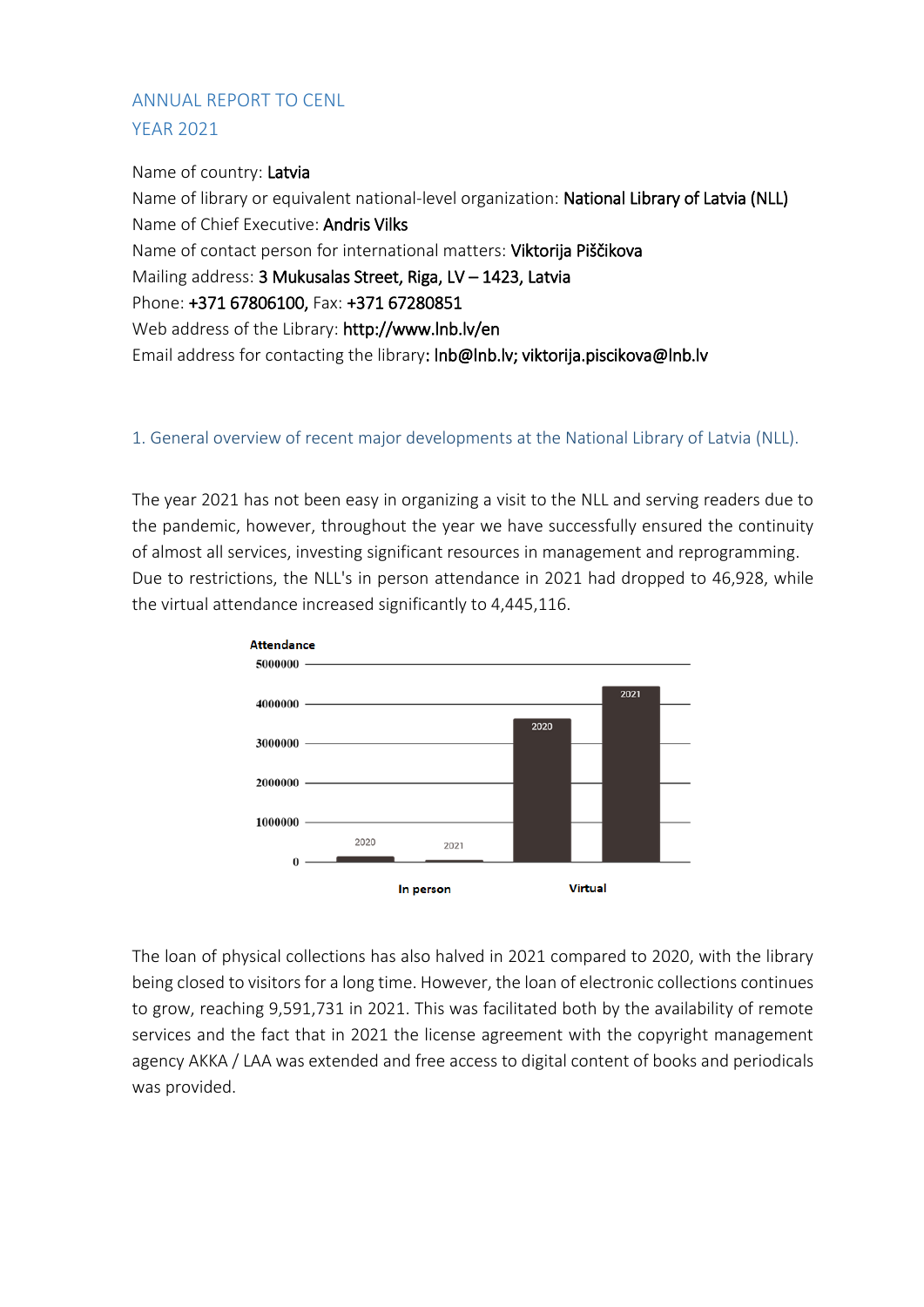

In 2021, the NLL started intensive work in preparation for the anniversary of the five hundred years of the first published book in Latvian (will be celebrated in 2025) was carried out research work, preparing monographs on book publishing and related personalities, conducting the necessary research in preparing exhibitions and events. In the autumn of 2021, a five-year program of events was opened with the exhibition *[The Return. The Oldest](https://lnb.lv/en/exhibition-feature-oldest-surviving-book-latvian-language)  [Surviving Book in Latvian](https://lnb.lv/en/exhibition-feature-oldest-surviving-book-latvian-language)*. It provided an opportunity to see in person in Riga the oldest surviving Latvian-language book brought from Sweden, Uppsala University Library - the catechism published in 1585 and translated into Latvian by the Dutch Jesuit Petrus Canisius (Petrus Canisius, 1521–1597). At the same time, the *Catalogue of the Riga Jesuit College Book Collection (1583–1621) History and Reconstruction of the Collection* was opened, as well as a virtual exhibition on the digital cultural platform Europeana *[Looted Library,](https://www.europeana.eu/en/exhibitions/looted-library-reconstructed-library)  [Reconstructed Library](https://www.europeana.eu/en/exhibitions/looted-library-reconstructed-library)* in Latvian and English. The catalog of the book collection of the Riga Jesuit College compiled by NLL bibliographers was recognized as one of the achievements of Latvian science in 2021.

In total, 8 self-produced and 8 partner exhibitions were organized in the NLL. The largest and most important was exhibition *[Beethoven. Orbits](https://lnb.lv/en/exhibition-beethoven-orbits)*, which was created in cooperation with the Latvian Academy of Music and international partners.

In 2021, the establishment and installation of the permanent TV studio of the National Library of Latvia was started, but until then a total of 67 live broadcasts were streamed on Facebook and YouTube channels from Ziedonis Hall or other adapted library premises.

Also, the NLL continued to focus on the production of podcasts on the NLL [channel on](https://open.spotify.com/show/0NM33nUrAV4GVUAKP45pvl?si=a5df859bd739449c)  [Spotify:](https://open.spotify.com/show/0NM33nUrAV4GVUAKP45pvl?si=a5df859bd739449c) 84 recordings (produced both by itself and its partners) were placed there during all around year.

#### Support for the library sector and professional development

The NLL provided systematic support to the library sector in Latvia. 42 professional development and experience exchange events were organized at the NLL Library Development Center, which were attended by 8341 specialists.

As a previous year the NLL ensured the implementation of financial support programs funding from the contingency plan developed by the Ministry of Culture to eliminate the negative impact of Covid-19: within valuable book procurement program for public libraries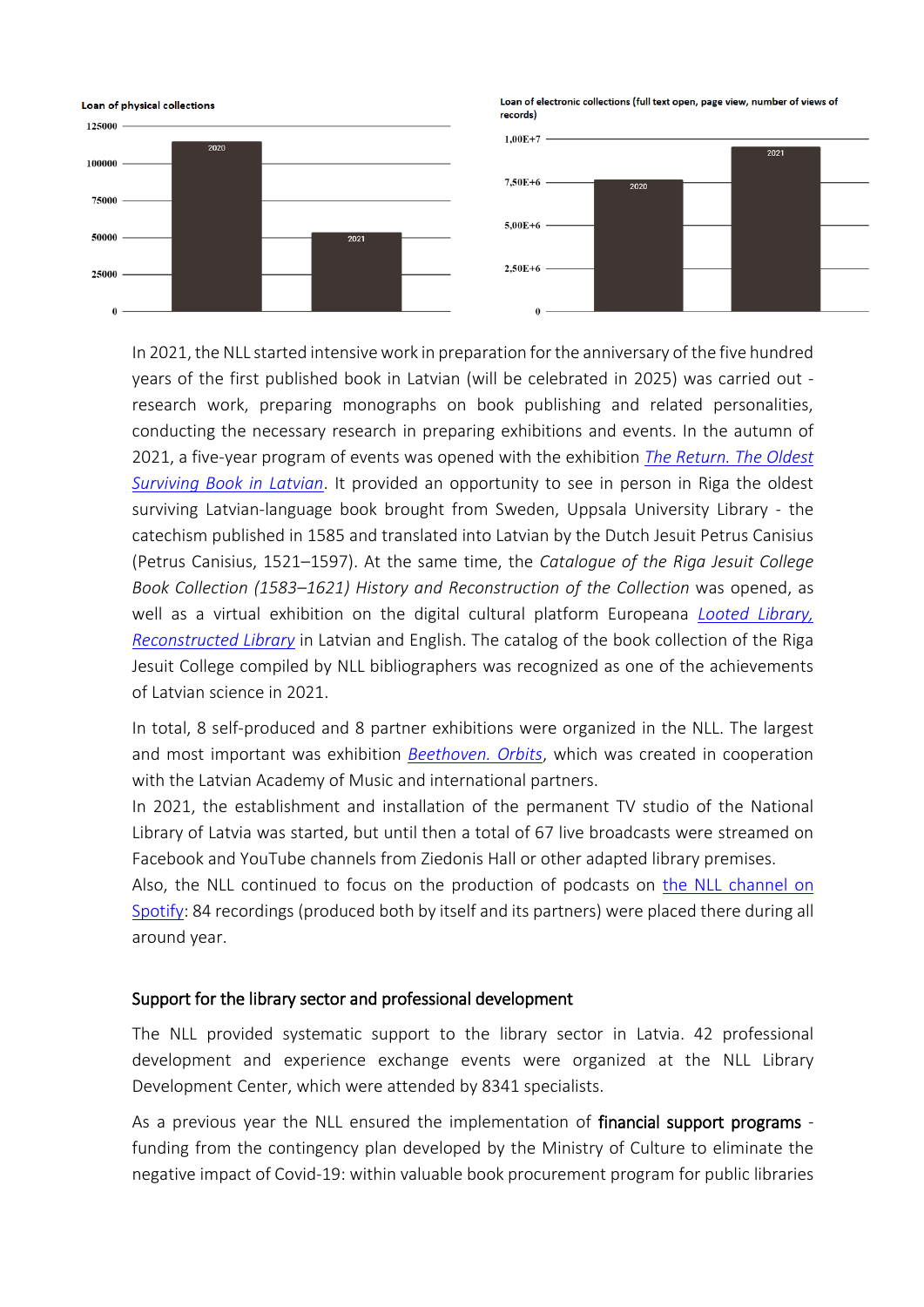(300,000 EUR) purchased 602 book titles in 30,263 copies from 46 Latvian publishers, delivered to 748 public libraries.

With the funds allocated by the Latvian Centenary Program in the amount of EUR 23,000, the NLL made book donations to libraries of other countries and Latvian embassies abroad. The aims of the project were to strengthen the sense of statehood, to update the history of Latvia, to honor the founders and to commemorate the events that influenced the establishment of the Latvian state; to communicate about Latvia as an active and responsible creator of international and intercultural relations. The NLL prepared, packaged and sent 38 sets to Latvian embassies abroad and 83 sets to the largest national and academic libraries abroad.

An important topic of the year was media literacy, recognizing fake news and critical thinking. In 2021, 466 librarians and 106 teachers participated in the media literacy trainings, gaining a basic understanding of media literacy and the basic principles of media activities, as well as an idea of the place of media literacy in the public education process. On November 4, 2021, the NLL organized an online media literacy webinar, "Media Literacy - Not Just for Education, But for Health and Safety", which was attended by more than 800 librarians from public, school, academic and college libraries.

In 2021, the largest funding to date was attracted for the reading promotion program "The Children, Youth and Parents Jury" - 184,088 euros. In addition to the funding of the Ministry of Culture, the State Education Content Center provided its support within the framework of the European Social Fund project "Support for the Development of Individual Competences of Learners". Thus, in 2021, the program was distributed in a much wider network of schools and libraries - a total of 858 institutions (672 in 2020) were involved, including 71 Latvian diaspora centers in 30 countries (68 centers in 29 countries in 2020) in Europe and Australia, America and Africa. Work on methodological material and worksheets "Read! Support! Get involved!" helped to achieve many of the learning outcomes set out in the Pre-School Education Guidelines and the Education Standard of Latvia.

Also, in the field of professional development, Latvian librarians had the opportunity to gain knowledge in the new professional education program "Open science and scientific communication" at the NLL Competence Development Center. In the autumn of 2021, 76 academic hours of paid curriculum were implemented, consisting of 19 courses. 15 lecturers (including 3 professors) were involved in teaching the program. The first group of students enrolled 24 students, 12 of them library specialists. The Erasmus+ project "Medical Information Literacy" was also implemented, as part of which the developed non-formal education program "Medical Information Literacy" was approved.

#### Scientific activity

In 2007, the NLL was registered in the Register of Latvian Scientific Institutions (registration No. 193110). The Department of Special Collections and the Institute of Bibliography are mainly involved into research processes, but employees of other structural units are also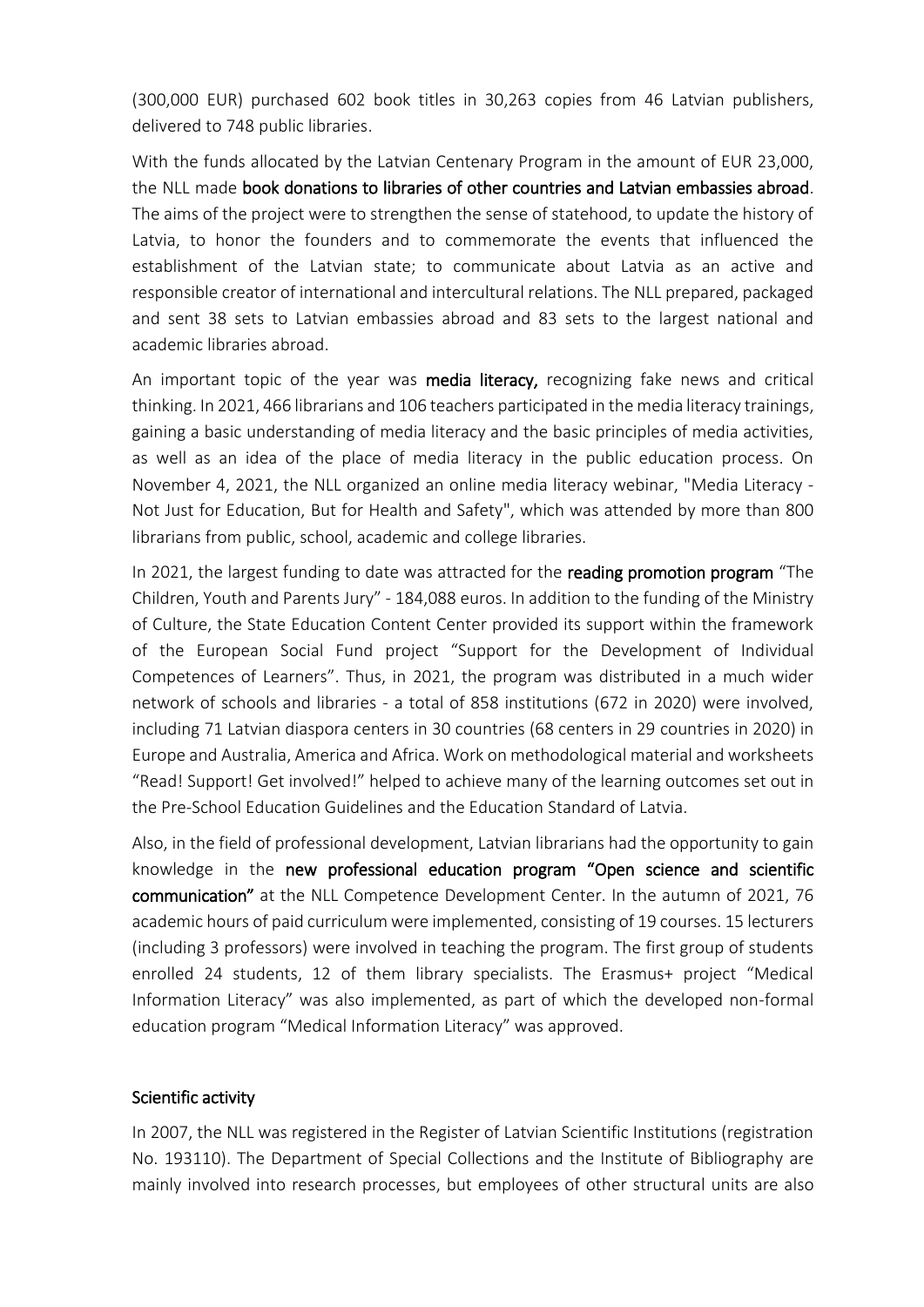involved in certain research projects. In 2021, the NLL had 39 employees who contributed certain FTE % to research work, 11 of aforementioned employees have a doctoral degree.

In 2021 the NLL continued scientific projects initiated in previous years: the implementation of the project in cooperation with the Institute of Humanities and Social Research of the Vidzeme University of Applied Sciences "The Significance of Documentary Heritage in Creating Synergies between Research and Society" was successfully concluded on November 30, 2021; continued in cooperation with partners – the Latvian Academy of Culture, the Latvian Academy of Music, the Latvian Academy of Arts and the Institute of Literature, Folklore and Art of the University of Latvia national research program project "Cultural Capital as a Resource for Latvian Sustainable Development" and "Digital Resources for Humanities: Integration and Development" in cooperation with the University of Latvia  $-$ Institute of Literature, Folklore and Art, Institute of Mathematics and Informatics, Livonian Institute and Latvian Language Institute, Rezekne Academy of Technologies, The University of Liepaja, the Latvian Academy of Culture and Riga Technical University. The implementation of the applied research project in cooperation with the University of Latvia "Latvian Memory Institution Data in the Digital Space: Connecting Cultural Heritage" was also continued.

ERASMUS+ project "Future of Cultural Heritage in a Modern Europe" was implemented, where the NLL researchers are collaborating with the University of Potsdam, as well as Luxembourg, Bologna, Copenhagen, Athens, Berlin Humboldt, Krakow, Bordeaux universities with the aim of developing innovative scientific methods in the development of European education. The project - "Going beyond Search: Advancing Digital Competences in Libraries and Research Communities" – has been developed in cooperation with the Institute of Literature, Folklore and Art of the University of Latvia, Umeå University, National Library of Estonia and National Library of Lithuania. The initiative fostered the dissemination of digital competences in the ALM (archives, libraries and museums) and research communities and strengthened networks among ALM, education, and research sectors in order to improve practices of working with digital content and data analysis tools. In 2021, two conferences and one summer school were organized by the project partners; three episodes of the video series "Digital Research Series" were created; two papers presented at the conference *Theatrum Libri: The Press, Reading and Dissemination in Early Modern Europe*  (03.12.2021); the final report of the project has been prepared.

An important process in this direction is the scientific cooperation project launched in 2021 with the Ukrainian Institute of Scientific Expertise and Information "Text Analysis Methods and Tools for Determining and Measuring Similarity in Large National Text Corps: Cases of the Latvian National Digital Library and the National Academic Repository of Ukraine". The most significant event of this project in 2021 was a joint seminar in Kiev, where the NLL presented its digital library, digital research, open science and academic integrity initiatives. The project defines the research topic, prepares the text corpora to be analysed and works on approbation of the most appropriate methods and tools for text analysis.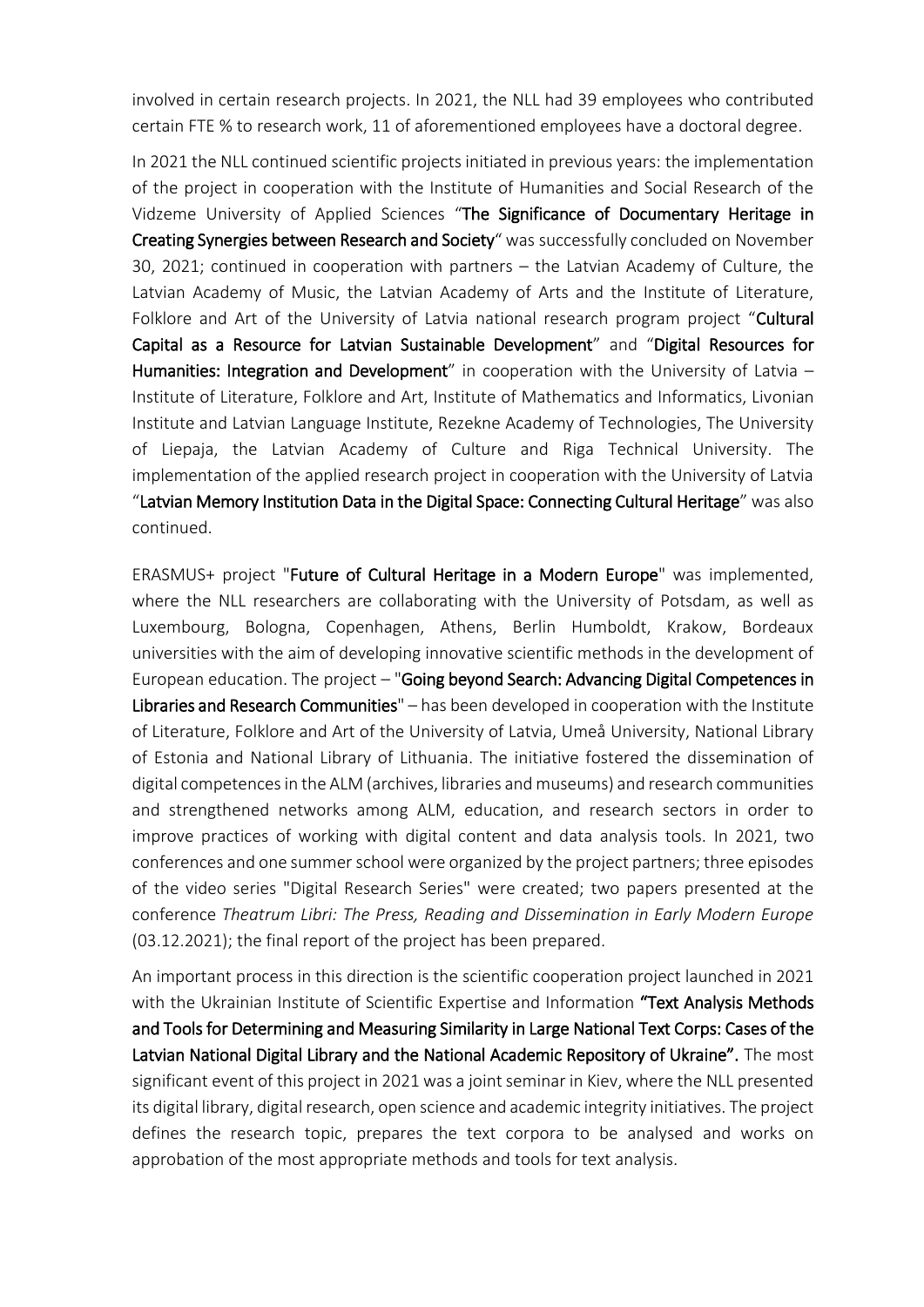#### Indicators of the NLL scientific activity in 2021:

Projects of the National Research Program and the Fundamental Applied Research Program - 4

Other international research projects - 6

Participation in international scientific conferences outside Latvia - 12

Participation in international scientific conferences in Latvia - 23

International scientific conferences organized by the NLL - 6

Anonymously peer-reviewed publications in international scientific periodicals - 14

Publications in Latvian scientific periodicals - 15

Other publications - 43

Published monographies – 8 (2 of them Proceedings of the National Library of Latvia).

In 2021, the NLL together with its cooperation partners has organized 9 scientific or scientific-related conferences (all online, with limited number of participation in person), which were attended by approximately 6,000 people. The most important of them:

• closing conference of the project "The Significance of Documentary Heritage in Creating Synergies between Research and Society";

• international scientific symposium "Searching for Methods and Materials: The Heritage of Photography in Cultural and Art History Research" with the aim of promoting the research of photography as a resource of cultural capital in the repositories of memory institutions, focusing on both original materials and digitized collections;

• a conference for library data specialists from the Nordic countries (Denmark, Iceland, Norway, Finland, Sweden) and the Baltic States (Estonia, Lithuania), where the NLL presented the results of the project "Data of Latvian memory institutions in the digital space: uniting cultural heritage" and led discussions on the topic of the project - on a new data model of cultural heritage institutions;

• International Terminology Conference "Data Interoperability of Cultural Heritage Institutions in the Digital Space: Terminological Aspect" to provide answers to the questions why libraries need to move to linked data solutions and make data available on-line.

In 2021, the NLL has continued previous international scientific cooperation, as well as attracted new partners. Cooperation took place with organizations such as CERL (Consortium of European Research Libraries), LIBER (Association of European Research Libraries) and in specific research areas: Map & Geoinformation Curator Group, *Gesellschaft für interkulturelle Germanistik*, *Deutsch-baltisches Kulturgeselschaft Domus Rigensis*, European Society for Comparative Literature etc., also with the Tallinn University and the Estonian Research Council. The NLL also cooperated with libraries where copies of the former Riga Jesuit College (1583-1621) library are kept: Poznan University Library, Uppsala University Library, Warsaw University Library, National Library of Sweden, National Library of Lithuania and others.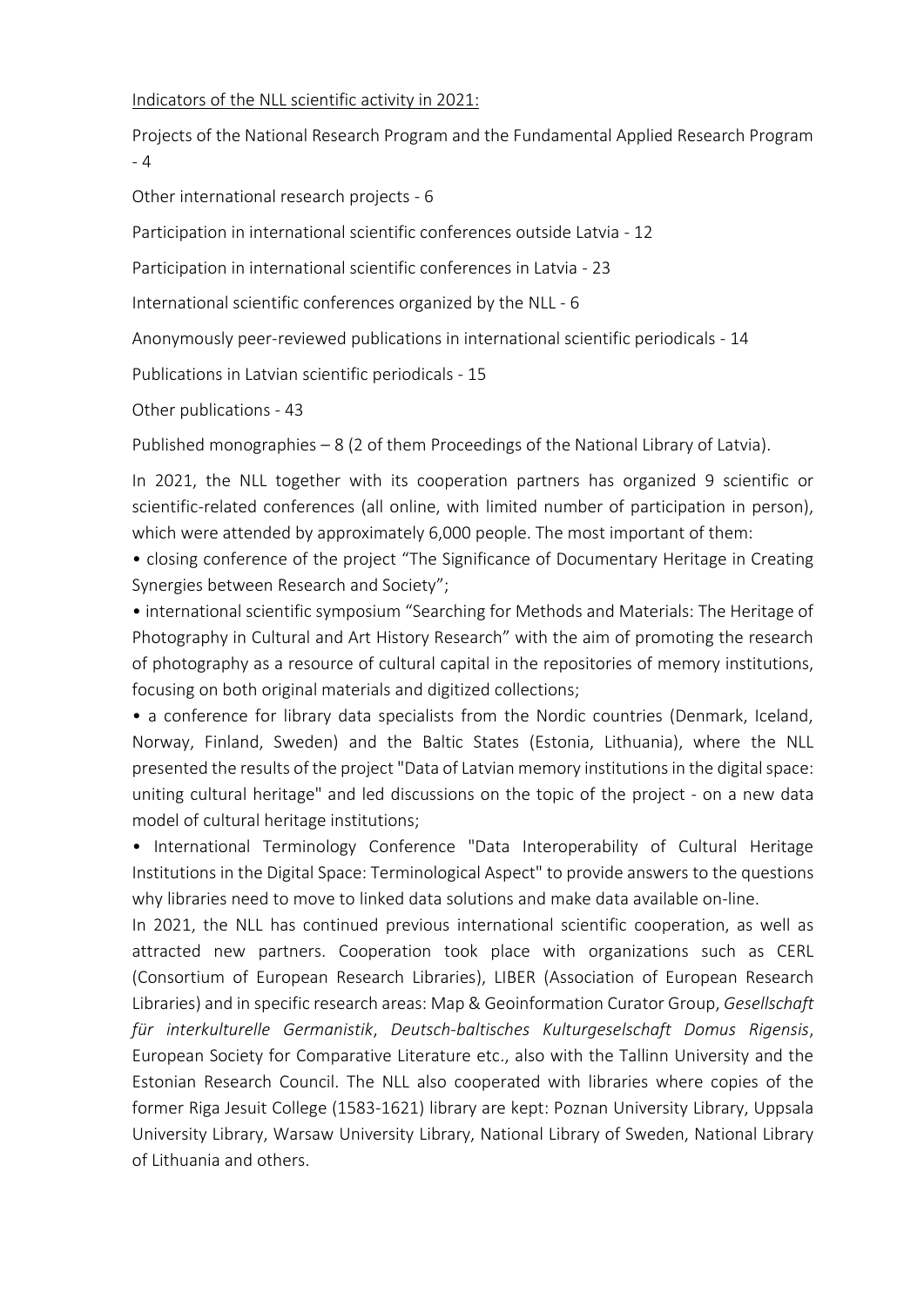2. The National Library of Latvia relationship to government, citation of legislation, which sets out the library's mandate, and any other legislation, which directly or indirectly affects the library's operations.

The NLL is a state institution under supervision of the Ministry of Culture of the Republic of Latvia. The legal mandate for the operations of the NLL is provided by the Law on the National Library of Latvia, the Law on Libraries as well as the Legal Deposit Law and several regulations of the Cabinet of Ministers on different aspects of library operations. The budget of the library consists of a subsidy provided by the Ministry of Culture according to the annual Law on State Budget, as well as of own income for paid services and other income, such as projects and donations.

The NLL represents Latvia in international library organizations, participates in development and implementation of sector specific international programs, and cooperates with foreign libraries in accordance with inter-governmental and direct agreements.

In 2021, the NLL representatives participated in the elaboration of the new draft law on the legal deposit, paying special attention to the legal deposit of the production files of books to avoid the re-digitization in future.

In 2020, Latvia ratified the Council of Europe Convention on Offences relating to Cultural Property, adopted on 19 May 2017. In turn, the ratification of the convention also required the harmonization of national legislation - the Criminal Law and the regulations of the cultural heritage sector in the field of cultural monuments, archives, museums and libraries. In 2021, the Criminal Law was amended. Liability for illegal activities with such cultural values as the subject of a museum collection and a document of a specially protected library collection has not been established in the Criminal Law so far. The amendments defined the term "cultural object", which includes both a cultural monument protected by the Republic of Latvia or another state, a document of a museum collection and a document of a specially protected library collection, as well as the fact that criminal offenses apply not only to on cultural objects protected by another state. The amendments to the Law on Libraries entered into force on 3 May 2022 and define what are then specially protected documents of the National Library collection and to which the liability specified in the Criminal Law applies.

3. Key facts and figures (size of major collections, number of employees, total operating budget, etc.)

Key facts given by 01.01.2022.

Number of registered users: 162 276 Number of on-site visits: 46 928 Number of virtual visits: 4 445 116 Number of loans: 53 573

Collection (total number of physical units): 4 329 230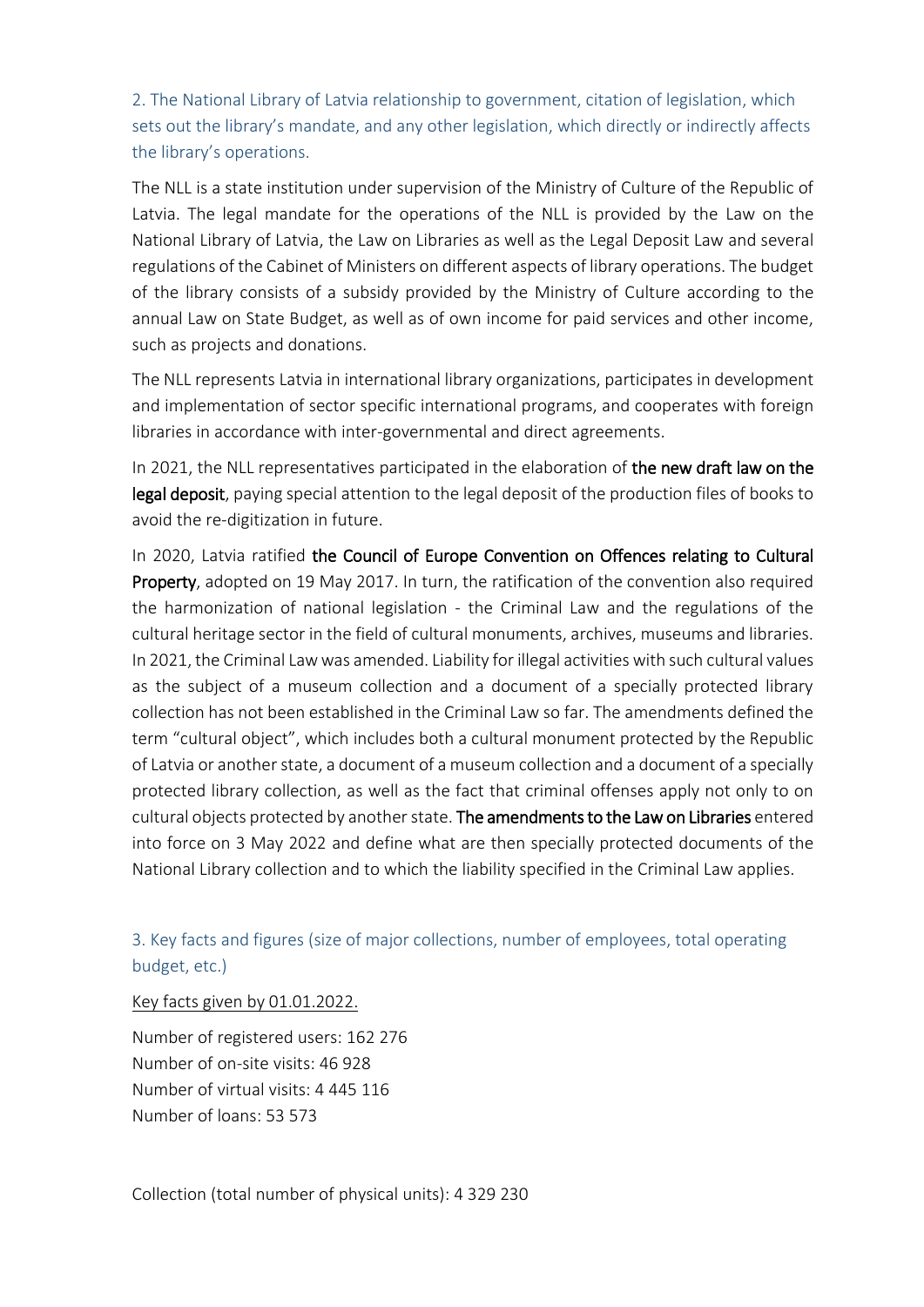books: 2 020 618 serials: 883 897 audio-visual materials: 81 403 microforms: 96 310 cartographic materials: 44 035 sheet music: 226 487 graphic documents: 252 513 manuscripts: 31 470 small prints: 655 298 other: 4 685 E – Resources collection (total number of units): 24 474 e-books: 8 998 e-serials: 10 748 Number of personnel: 343 Including 193 librarians Size of premises used by NLL: 48 595 m2 Number of places for readers: 1 000 Total budget year 2021: 12 785 664 EUR Including: Financing from state budget: 12 288 684 EUR Expenses – salaries: 5 544 850 EUR Expenses – social insurance, allowances, compensations: 1 354 569 EUR Expenses – building of collection: 925 731 EUR Including: periodicals 21 492 EUR Expenses – goods and services: 4 310 183 EUR Including IT services: 1 390 210 EUR

#### 4. New developments in creating and building collections

At the end of 2021 the NLL's stock had 4 329 230 physical units. New units  $-61626$ ; excluded from the stock – 15 559. The collection was mostly supplemented with books (22 932) and serials (21 306), but also this year was rich with new graphic documents (8 829). As in 2020, in 2021 most of the acquisitions made up of donations (16,894), followed by legal deposit copies (10,415), purchases (6,563), donations from patrons (306) and international document exchange (246).

In order to develop the stock during the pandemic, the state provided additional funding of 55,000 euros, for which more than 250 recently published books published were purchased, especially on the topics for researchers on digital transformation in various sectors and economic, social and cultural changes caused by the Covid-19 pandemic.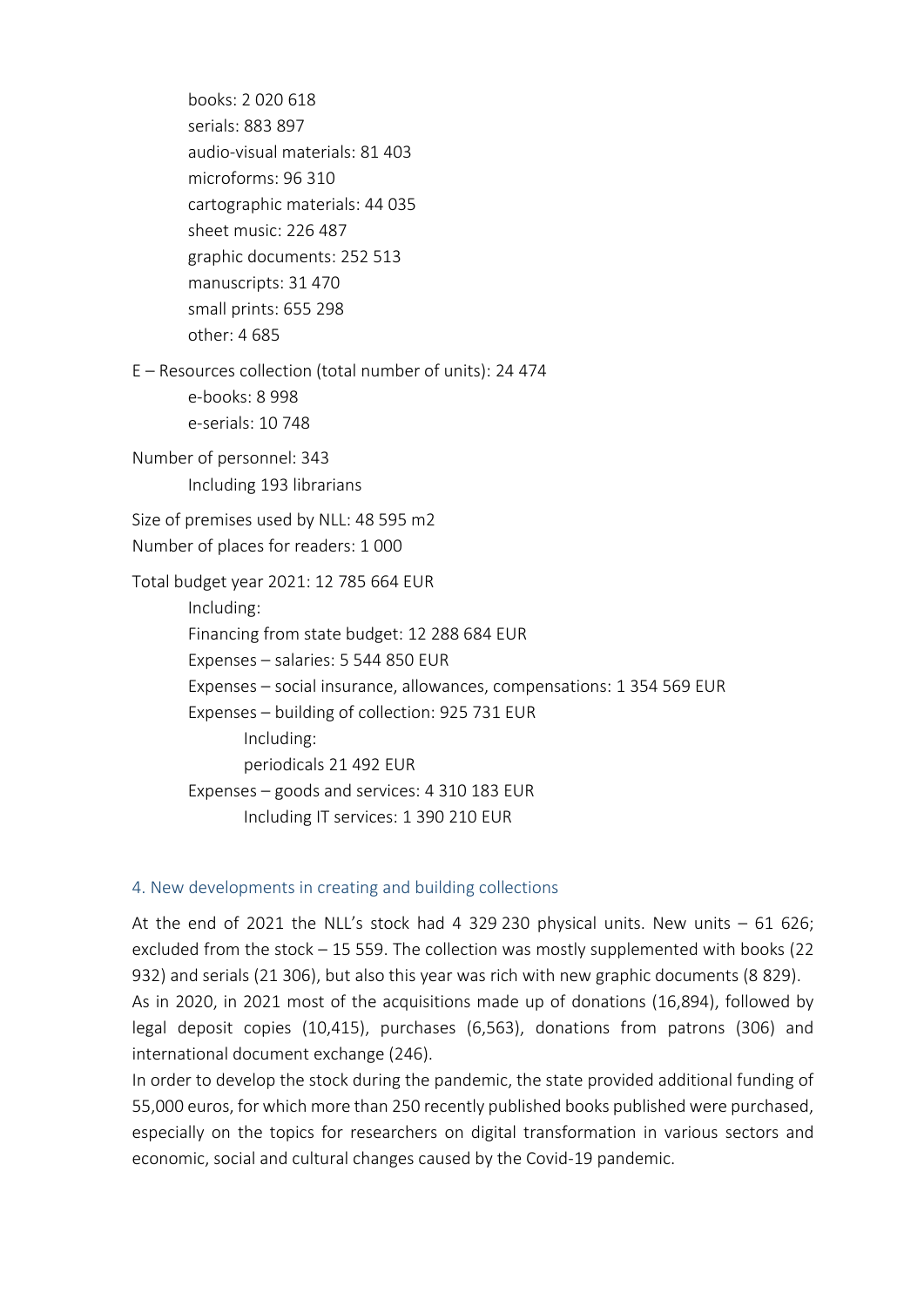#### 5. New developments in creating and building digital collections.

At the end of 2021 the NLL had 24 474 electronic document units. The electronic document collection was supplemented with 3 144 units during the year. The collection of e-legal deposit copies includes mostly e-serials (1 147), actively continuing to compile e-newspapers and e-magazines, e-books (688) and e-sheet music (357). There is a positive tendency towards acquisition of digitally born unpublished materials.

Implementation of the project Digitization of the Cultural Heritage Content (the 1st Stage) has been accomplished and the 2<sup>nd</sup> Stage continued.

At the beginning of 2022, the digitization works planned for the project have been completed and a total of 350,000 pages of periodicals, 200,000 pages of books and 76,000 new pages have been digitized. The NLL coordinated the digitization of cultural monuments from the collection of the National Cultural Heritage Board and museum objects (text materials) from more than 24 Latvian museums. The full texts of all major periodicals up to 1945, professional periodicals, and a supplemented digital collection of regional press are available on the [Periodicals Portal.](http://periodika.lv/) The [Book portal](http://gramatas.lndb.lv/) has been supplemented with publications on various topics, paying attention to local publishers, digital local history, as well as first editions of Latvian fiction classics. Several new thematic collections in economics, law, history and philosophy have been created.

The digitized content is also available in the common search engine of the [Latvian National](https://lndb.lv/)  [Digital Library.](https://lndb.lv/) The scope of the 1st stage project and the 2nd stage project for the improvement of data storage infrastructure and performance, as well as for the improvement of digitization infrastructure have been fully completed. Four data sets related to digital cultural heritage have been published [on the Latvian Open Data Portal.](https://data.gov.lv/dati/eng/dataset?organization=latvijas-nacionala-biblioteka&q=latvijas+nacion%C4%81l%C4%81+bibliot%C4%93ka)

Extensive work has been done on the digital collection "[Industrial Heritage](https://industria.lndb.lv/)". Content descriptions are available in Latvian and English.



The collection was opened and made public on March 24, 2022.

During 2021 improvements were made in the technical elements of the website of the National Encyclopaedia www.enciklopedija.lv (the response time of the website has been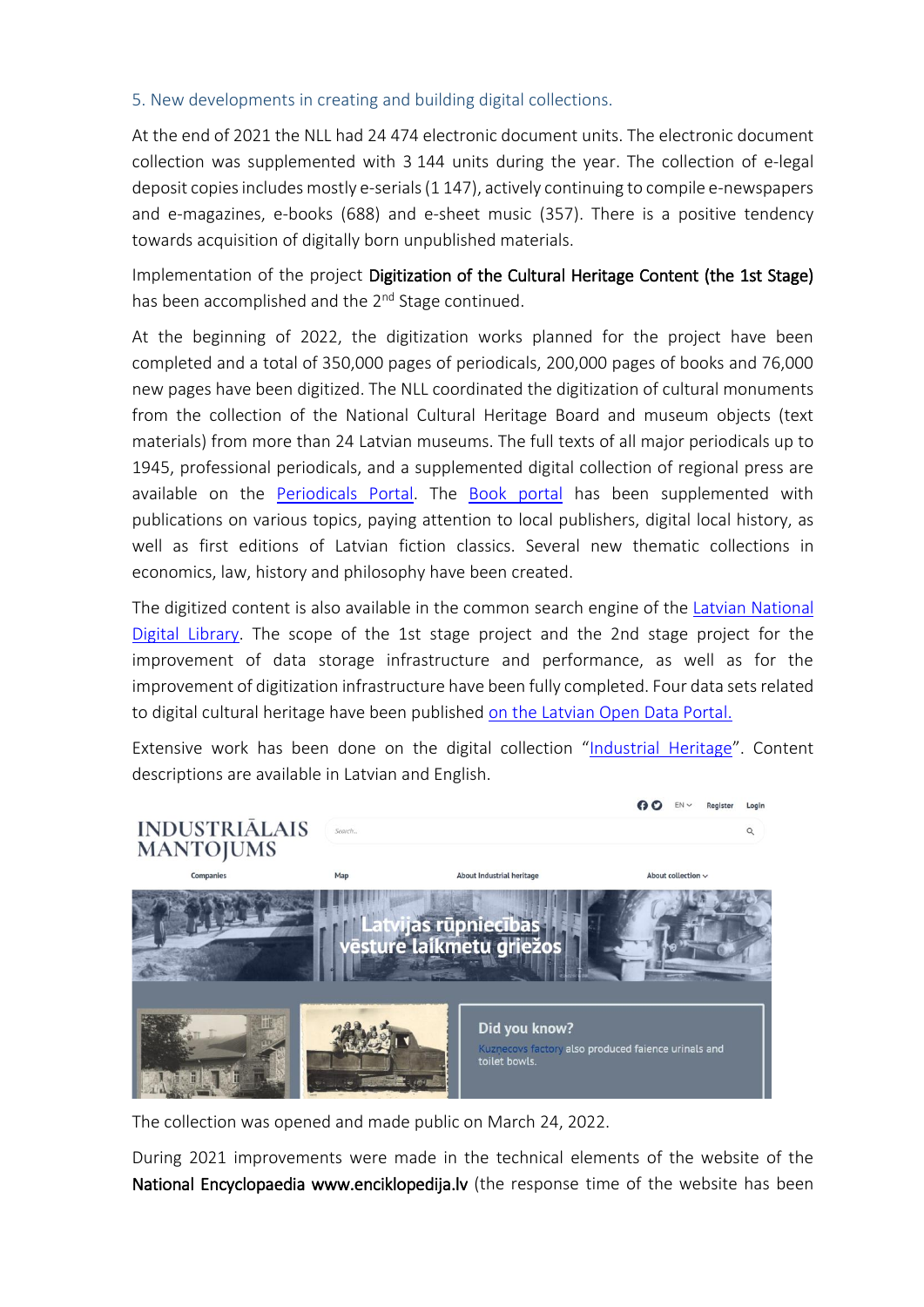significantly accelerated and the search system has been improved). About 500 new articles and about 1,200 illustration items have been published. On an annual basis (compared to 2020), the number of unique users has increased by a third and the number of page views has almost doubled (924,000 users and more than 2.5 million page views).

#### 6. New developments in managing collections

In collection conservation field 941 units have been restored and 418 units conserved during 2021.

In 2021, special attention was paid to conservation issues, especially preventive conservation. The "Electronic Work Application and Description System for the Collection Preservation Center" and the "Conservation Strategy of Physical collections 2021–2027" have been developed. With CENL funding 37 emergency boxes set up in 2020 were placed in stocks and app. 200 employees were trained to use them in the emergency situations.

In order to create data as a significant added value for the national collection, in 2021, the NLL data creators created a total of 33,527 (2020 - 29,451, 2019 - 20,653) new records, which allow other libraries of the union catalog of scientific libraries of national significance to join with their own copies. As of 31 December 2021, there were 1,027,581 entries in the union catalog, 57% of which were created by the NLL. Authoritative data generated by the NLL is a set of open data for other data sets and other systems, all types of Latvian libraries and cultural heritage institutions, as well as for international cooperation (for example, Wikidata, Europeana). An Open Data Portal of the NLL (http://dati.lnb.lv) has also been created, in which four data sets have been published, incl. in the section of ontologies. Using data transformation methods, three ontologies of the NLL thesaurus data are available for the first time in readable and searchable form - ontology of forms / genre, ontology of geographical names and ontology of general and individual concepts (a total of about 56,000 concepts).

#### 7. New developments in providing access to collections

As part of the Recovery Program for post-pandemic period, new services and resources were developed to facilitate readers' return to the library, improve the reading room environment, adapt to change and diversify the offer, such as the introduction of a parcel terminal for books for personal loans and inter-library loan users; creation of the NLL digital guide; publishing of a new electronic newsletter promoting the NLL open access collections; integration of the Readspeaker tool to the NLL website for visually impaired people; improvements for the inclusive environment  $-$  voice signals in the elevators; implementation of a queue ticketing system at the NLL Welcome desk.

Significant and intense work took place in 2021 to develop the NLL Digital Guide, which received a support from the State Culture Capital Foundation and is designed for people with special needs. The content of the guide is designed considering the specifics of information perception of people with hearing and visual impairments. The content of the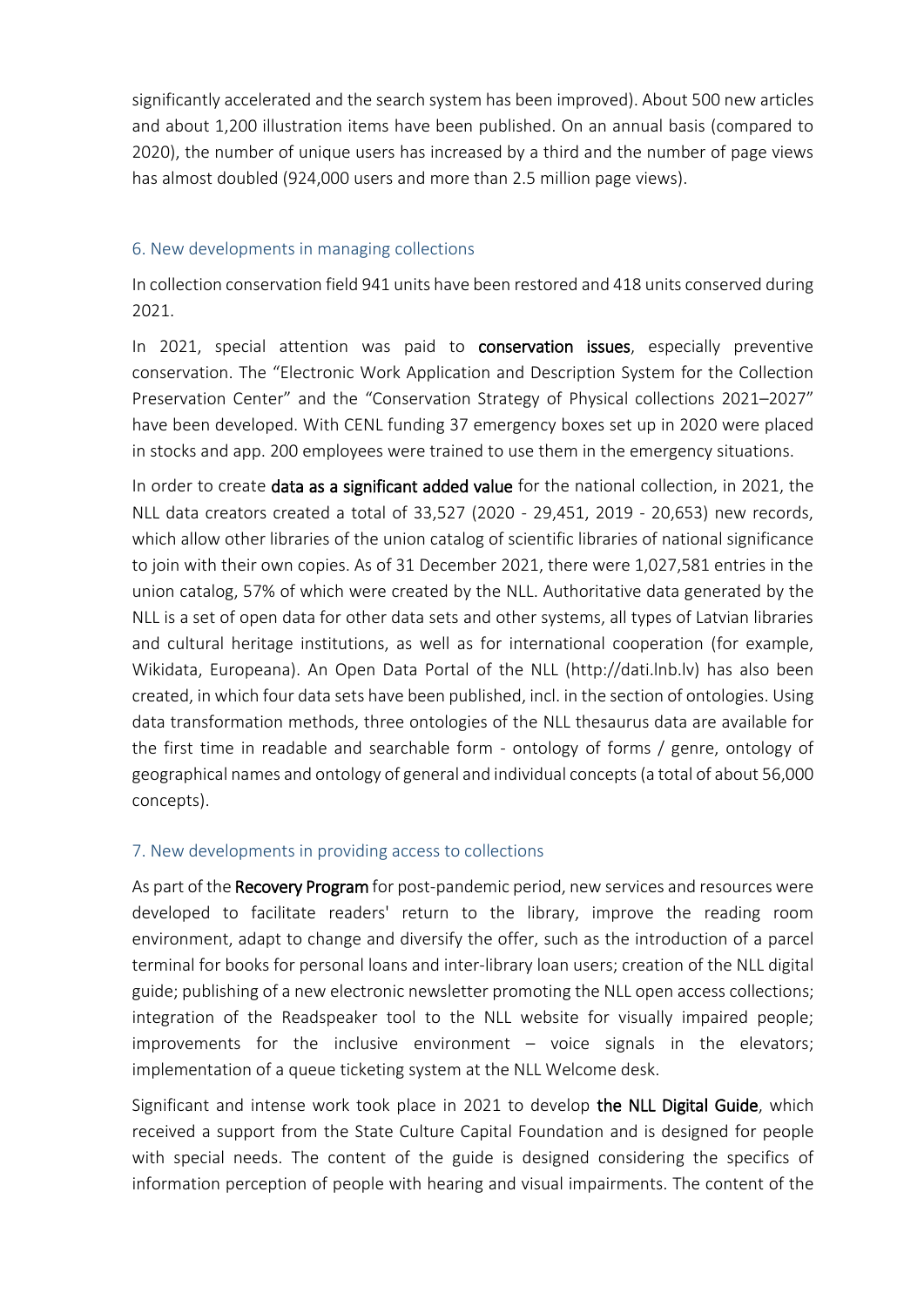digital guide is available in Latvian, English, German and Russian. It contains information about the history of the library, its collection and reading rooms. The information is supplemented with photos. Within the framework of the project, special signage and tactile stickers were placed for people with visual disabilities that help to orientate in the library and get to the most interesting sites.

### 8. New developments in providing access to digital collections

The restrictions imposed by the pandemic on the use of the library's collection in person have increased the importance of e-resources, their advantages for remote access. Therefore, most of the additional funding was directed to supplementing e-resources. The NLL, through its participation in the JSTOR e-book program Evidence Based Aquisition (EBA), a combined purchase and subscription model, has provided its readers with access to more than 50,000 e-book publications (mainly from well-known academic publishers in the US and Europe in the humanities and social sciences).

The use of e-resources for remote access for study or work purposes was a very important library service in 2021. Remotely accessible digital collections and databases helped to provide readers with the information they needed. The collected statistics show that 41,418 visit sessions were registered during the year (61 593 in 2020) and 207,747 documents / full texts were opened (109 912 in 2020). The statistics of visiting sessions have decreased compared to the previous year, but the number of used publications has increased significantly, which indicates that the texts are actively read and used.

The collection of digitized periodicals and books of the NLL continued to be freely available thanks to an agreement between the AKKA/LAA (Copyright and Communication Consulting Agency/Latvian Authors' Association) and the NLL.

In order to create more inclusive digital resource services, a new innovative project for people with visual impairments was implemented last year. Within the framework of the project, online easy-to-access tools "webReader" and "docReader" were installed on the websites of 15 digital collections maintained by the NLL that made digital cultural heritage publicly available for any website visitor using any browser.

## 9. Cooperation with national and international institutions

At the national level the NLL is a leading partner in the European Regional Development Fund Project "Digitization of the Cultural Heritage Content" together with other project partners – the National Archives of Latvia, the National Heritage Board of Latvia and the Culture Information Systems Centre. The NLL also serves as a competence centre for Latvian LIS professionals by developing guidelines and terminology and adopting standards for library sector, providing consultations and organizing seminars and trainings for professional development.

In 2021, the Institute of Bibliography of the NLL developed ["Recommendations for](https://dom.lndb.lv/data/obj/903568.html)  [Promoting the Semantic Interoperability of Reference Data between Latvian Cultural](https://dom.lndb.lv/data/obj/903568.html)